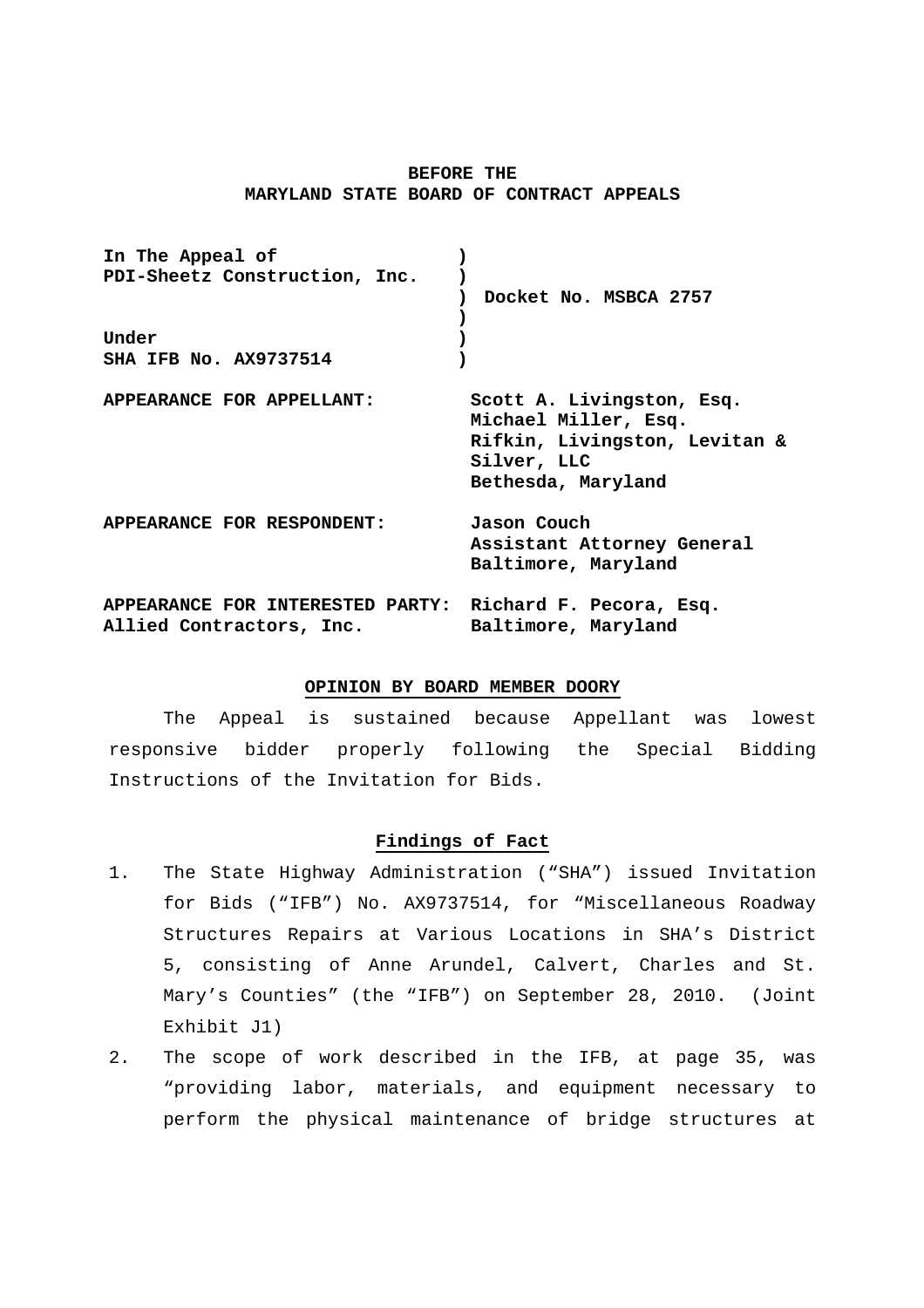various locations in Anne Arundel, Calvert, Charles & St. Mary's Counties."

3. The IFB's Special Provisions, at page 37, included "Special Bidding Instructions" which set forth:

> THE CONTRACTOR IS ALERTED THAT A MINIMUM COST HAS BEEN ESTABLISHED FOR MOST BID ITEMS IN THIS CONTRACT. THE CONTRACTOR'S BIDS SHALL BE GREATER THAN OR EQUAL TO THIS MINIMUM COST. IF A BID PRICE IS BELOW THE MINIMUM COST ESTABLISHED FOR ANY ITEM, THE BID WILL BE CONSIDERED NON-RESPONSIVE AND THE CONTRACTOR'S BID WILL BE REJECTED. THE MINIMUM COST APPEARS BELOW APPLICABLE BID ITEMS IN THE SCHEDULE OF PRICES.

4. Among the minimum unit prices established in the IFB's Schedule of Prices was the following:

> c. Item No. 4036, "Hours of Work Barge 8 Foot x 16 Foot," set forth a minimum unit price of \$10.80 per hour times 80 hours.

5. On October 26, 2010, SHA issued Questions and Answers that were posed at the pre-bid meeting for the IFB. (Joint Exhibit J2). Among these Questions and Answers was the following:

> [Q.] The Minimums established for Items #4007 and #4008 appear to be switched. [A.] The items will remain as is for this Contract.

- 6. Mr. Steven Kight of PDI-Sheetz testified that he and his mother, owner of PDI-Sheetz, were the only bidders to attend the pre-bid meeting with Mark Sansone of SHA District 5. (Tr. p.121)
- 7. Mr. Kight was asked if Mr. Sansone addressed the special bidding instructions at all, and Mr. Kight responded, "He pointed them out specifically as we were going through the book and reiterated that if we submitted a bid below the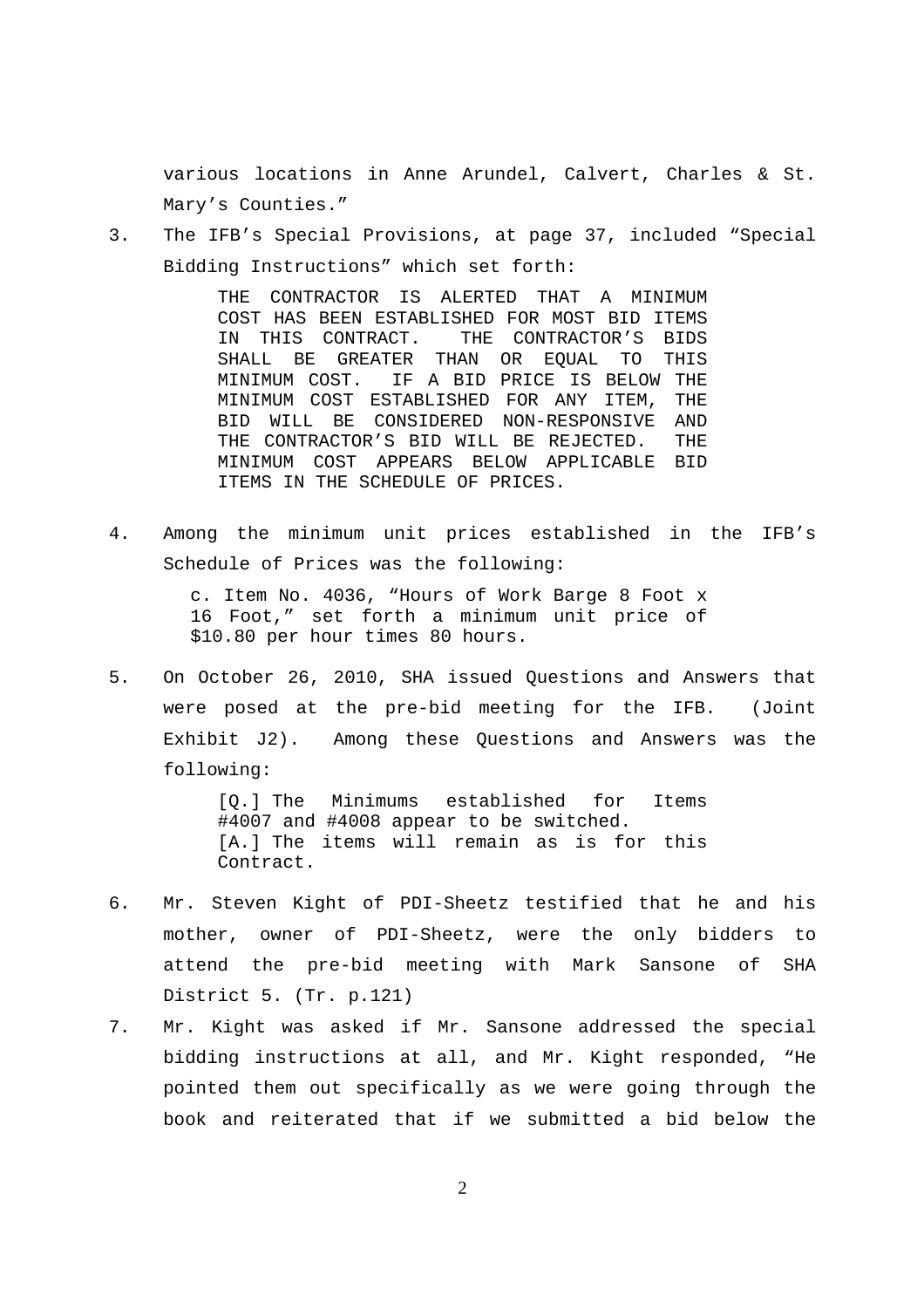minimums set forth in the contract, then our bid would be rejected." (Tr. p. 121-122)

- 8. Mr. Kight testified that when he prepares his bids to comply with the special provisions, he uses a computer program that is designed to prevent him from making mistakes so that he can comply with the minimum bid requirements. (Tr. p. 121-122)
- 9. Bid opening for the IFB was held on October 28, 2010. As shown on the Bid Tabulation, at bid opening the results were: Allied Contractors, Inc. ("Allied") was the low bidder at \$2,334,634.00, Mercier's, Inc. ("Mercier's") was second-low bidder at \$2,342,497.60, and PDI-Sheetz was third-low bidder at \$2,346,878.67. (Joint Exhibit J3). PDI-Sheetz' bid was \$12,244.67 higher than Allied's low bid.
- 10. Allied's bid for the IFB included a unit price that did not meet the minimum unit price established for Item No. 4036. (Joint Exhibit J4). Allied bid \$10.00 per hour on Item No. 4036 but the minimum cost was \$10.80, meaning Allied's bid was \$0.80 per hour lower than the established minimum unit price.
- 11. Mercier's' bid for the IFB included a unit price that did not meet the minimum unit price established for Item Nos. 4002 and 4008. Mercier's bid \$75.00 per hour on Item No. 4002, which was \$10.00 per hour lower than the established minimum unit price. Mercier's bid \$12.00 per hour on Item No. 4008, which was \$0.50 per hour lower than the established minimum unit price.
- 12. All unit prices included in PDI-Sheetz's bid for the IFB equaled or exceeded the minimum unit prices established in the IFB.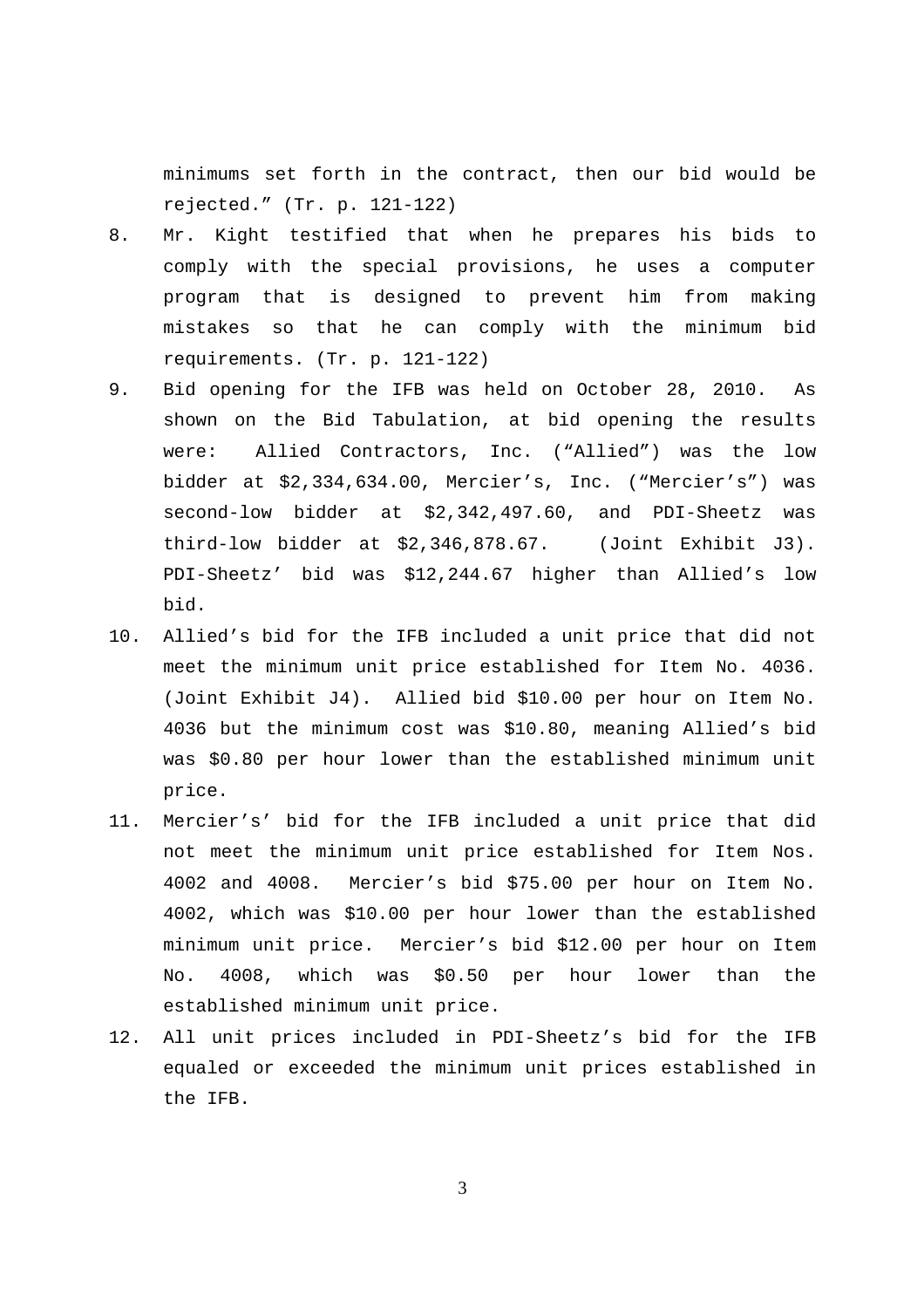- 13. By letters dated November 1, 2010, SHA rejected both Allied's and Mercier's' bids for the IFB because they were determined to be disqualified for failure to comply with the minimum bid requirements. (Joint Exhibit J6).
- 14. By letter dated November 1, 2010 SHA notified PDI- Sheetz of its notice of intent to award the contract to PDI-Sheetz. (Joint Exhibit J5).
- 15. By way of letter dated November 3, 2010, Allied protested SHA's rejection of its bid for the IFB. (Joint Exhibit J7).
- 16. By letter dated December 13, 2010, SHA rescinded its rejection of Allied's bid and indicated an intent to award the contract to Allied. (Joint Exhibit J8).
- 17. By letter also dated December 13, 2010, SHA notified PDI-Sheetz that SHA rescinded its determination to reject Allied's bid, and that SHA intended to award the contract to Allied. (Joint Exhibit J9).
- 18. By letter dated December 20, 2010, PDI-Sheetz protested SHA's decision to award the contract to Allied. (Joint Exhibit J10).
- 19. By letter dated January 14, 2011, PDI-Sheetz supplemented its protest to address the arguments set forth in Allied's November 3, 2010 protest. (Joint Exhibit J11).
- 20. On January 31, 2011, SHA issued a Procurement Officer's Final Decision denying PDI-Sheetz's protest. (Joint Exhibit J12).
- 21. By letter dated February 2, 2011, Allied withdrew its November 3, 2010 bid protest and extended its bid price based on the Procurement Officer's Final Decision. (Joint Exhibit J13).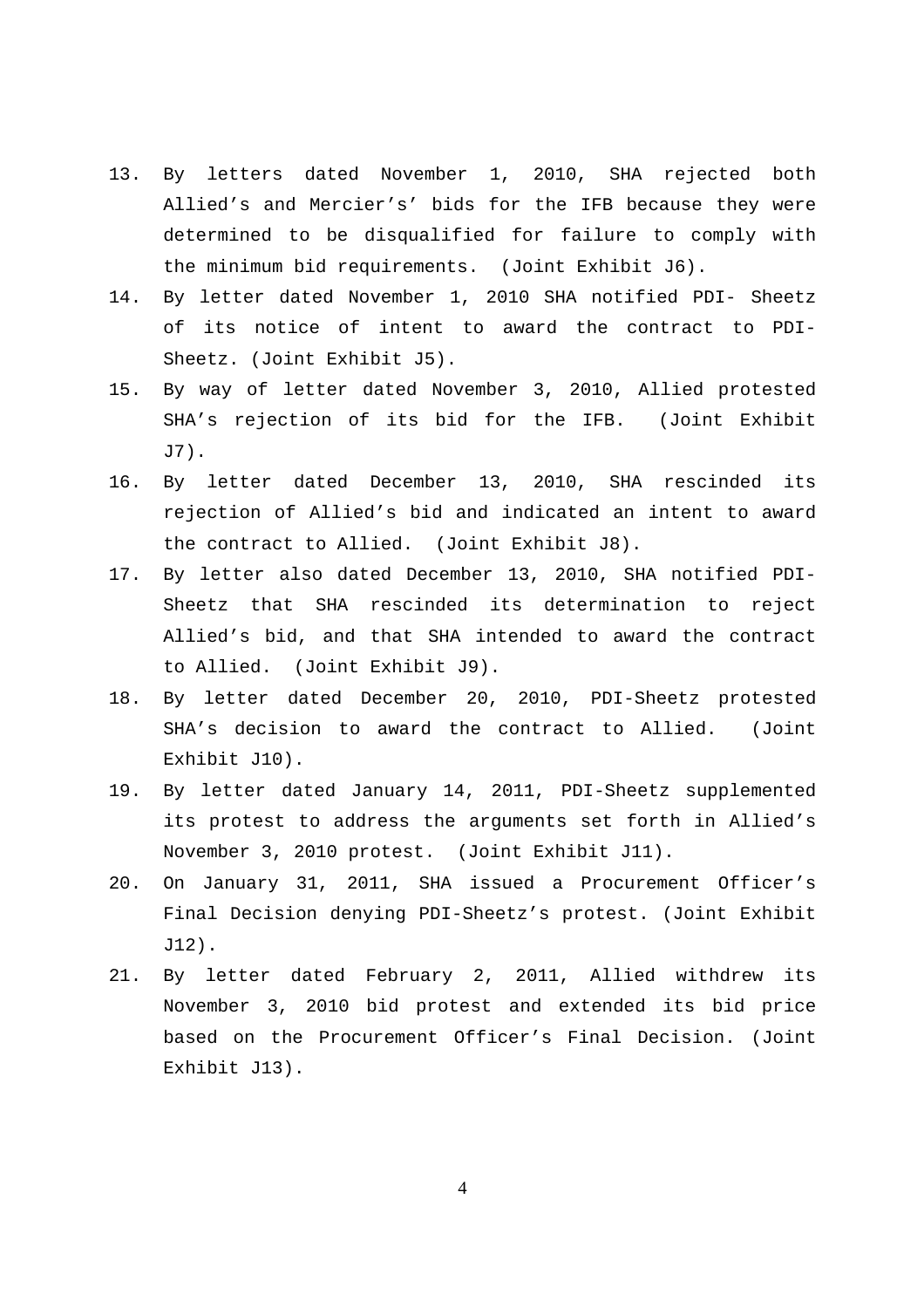- 22. By letter dated February 10, 2011, PDI-Sheetz filed a Notice of Appeal to the Maryland State Board of Contract Appeals. (Joint Exhibit J14).
- 23. In July 2006, SHA issued a separate IFB No. AT9957314 (the "Dist. 3 IFB") for "Miscellaneous Roadway Structure Repairs at Various Locations" throughout SHA's District 3, consisting of Montgomery and Prince George's counties. The Scope of Work in the Dist. 3 IFB was substantially similar to the IFB at issues in this appeal. (Appellant's Exhibit A1).
- 24. The Dist. 3 IFB's Special Provisions, at page 31, also included "Special Bidding Instructions" similar to the requirements included in the IFB at issue, stating,:

THE CONTRACTOR IS ALERTED THAT A MINIMUM COST RANGE HAS BEEN ESTABLISHED FOR EACH BID ITEM IN THIS CONTRACT. THE CONTRACTORS BID SHALL BE AT OR ABOVE THIS COST RANGE. IF A BID PRICE IS BELOW THE COST RANGE THE BID WILL BE CONSIDERED NON-RESPONSIVE AND REJECTED. THE MINIMUM COST RANGE APPEARS BELOW EACH BID ITEM IN THE SCHEDULE OF PRICES.

- 25. Bid opening for the Dist. 3 IFB was held on August 31, 2006. As shown on the Bid Tabulation, at bid opening, Southern Improvement Co. ("Southern") was the low bidder at \$2,589,960.02, and PDI-Sheetz was second-low bidder at \$2,700,720.00. (Appellant's Exhibit A2). PDI-Sheetz' bid was \$115,559.98 higher than Southern's low bid.
- 26. Southern's bid for the Dist. 3 IFB included a unit price that did not meet the minimum unit price established for Item No. 4032. Apparently due to an incorrect placement of a decimal point, Southern bid \$0.60 per hour on Item No. 4032, which was \$5.40 per hour lower than the established minimum unit price of \$6.00. The difference between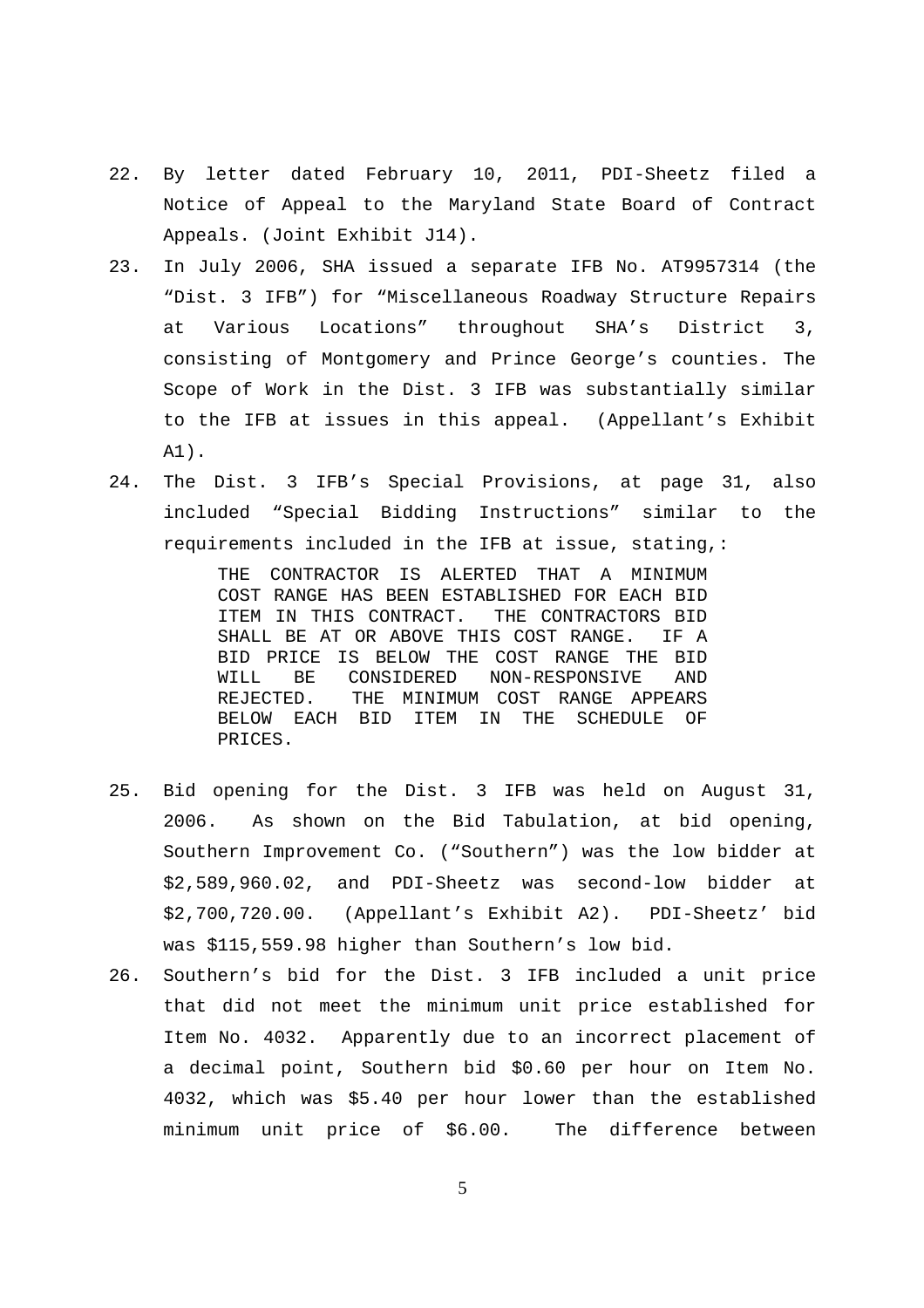Southern's total bid for this Item and the minimum conforming to the Special Bidding Instructions was \$21,600.00.

- 27. All unit prices included in PDI-Sheetz's bid for the Dist. IFB equaled or exceeded the minimum unit prices established in the Dist. 3 IFB.
- 28. By letter dated August 31, 2006, SHA notified Southern that it was the low bidder in response to the Dist. 3 IFB. (Appellant's Exhibit A3). This letter also requested that Southern submit an Affirmative Action Plan and Experience and Equipment Certification.
- 29. On September 6, 2006, Southern submitted an Experience and Equipment Certification. (Appellant's Exhibit A4). By letter dated September 6, 2006, PDI-Sheetz protested award to Southern on the grounds that Southern failed to meet the requirements of the Special Bidding Instructions. (Appellant's Exhibit A5).
- 30. By letter dated September 12, 2006, in response to PDI-Sheetz' protest, Southern withdrew its bid. (Appellant's Exhibit A7a). In this letter, Southern, admitting that it violated the minimum bid requirement, noted that "a transposition error occurred for which there is no excuse."
- 31. With respect to the Dist. 3 IFB, following Southern's withdrawal, SHA awarded Contract No. AT9957314 to PDI-Sheetz, pursuant to SHA Standard Specifications GP-2.19, as the responsible and responsive bidder whose bid met the requirements set forth in the Dist. 3 IFB and was the lowest conforming bid price.
- 32. In September 2010, SHA advertised Invitation for Bids No. AX9737714, "Miscellaneous Roadway Structure Repairs at Various Locations in Carroll, Frederick and Howard Counties" (the "Dist. 7 IFB").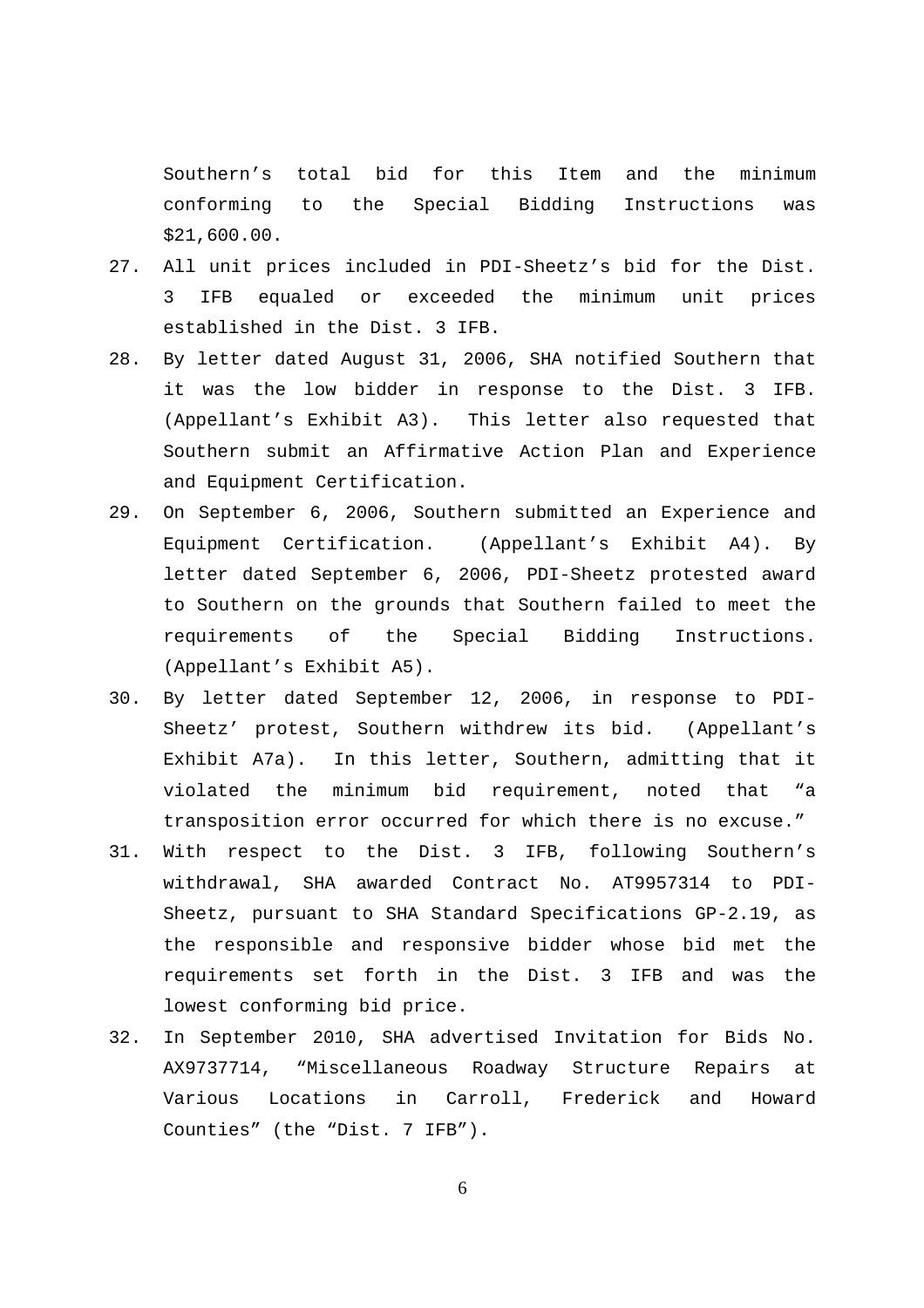- 33. The scope of work described in the IFB included, generally, maintenance of roadway structures in Carroll, Frederick and Howard Counties.
- 34. Bid opening for the Dist. 7 IFB occurred on November 4, 2010. As shown on the Bid Summary and Bid Tabulation, at bid opening, Concrete General, Inc.'s ("CGI's") bid was identified as "irregular" because it "did not meet minimum unit cost." (Appellant's Exhibits A8 and A9**,**  respectively).
- 35. Mr. Mike Miller, Vice President of Concrete General, Incorporated, testified that he has been in the construction and maintenance field for over 30 years and has bid on many contracts with special instructions. He made a mistake in a bid, and his bid was found nonresponsive. (Tr. p. 159)He stated that it is well known by bidders on these SHA contracts that the special instructions have been used for many years and the instructions are part of the industry custom. Mr. Miller was asked if "he has ever seen a SHA policy about using a minor irregularity provision to allow a bidder's bid that is below the minimum to be corrected?" He testified, "I've never seen it happen." (TR. p.178-179) He was asked, "how would it affect the industry if the Board approves what SHA did?" His response was, "Well you're establishing a rule, a bright line of in this case for this item \$10.80. Well it's a slippery slope if you allow \$10. Then maybe we can allow \$9. So when does that end? The special bidding instructions tell me an absolute. So if we're allowed to go below the minimum, I don't know how far you can go without it being declared a minor – not minor irregularity." (TR. P. 178- 179)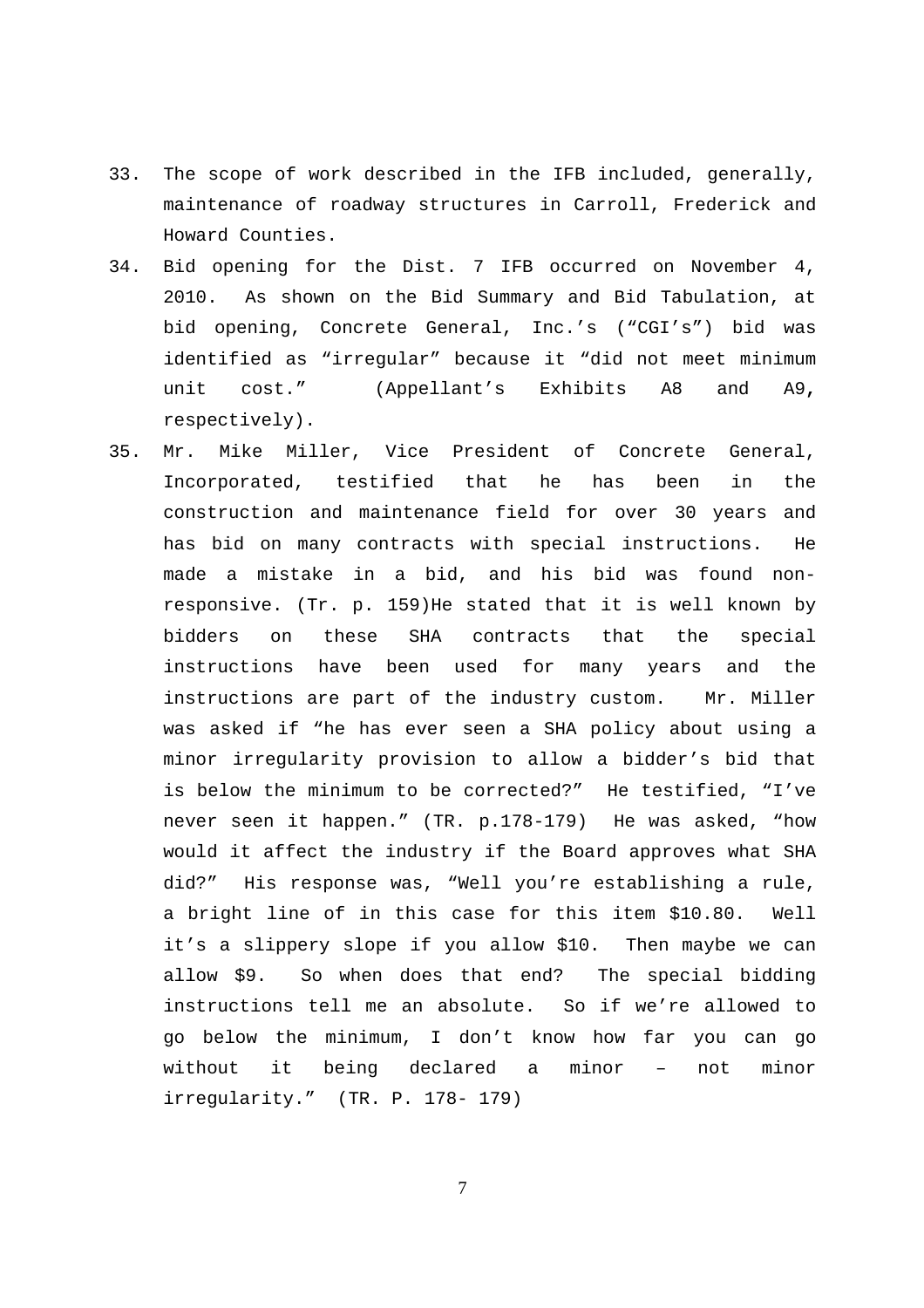36. Mr. Steve Marciszewski, Acting Director with the Office of Construction for SHA, testified that he has been involved in SHA maintenance contracts with Special Bidding Instructions. Chairman Collins asked "Do you know, Mr. Marciszewski if in your years of working at SHA has there ever been a time where that language appeared and we invoked the minor irregularity or do—as to in your knowledge has there ever been an example of that until this case?" Mr. Marciszewski answered "No, I'm not aware of that." (Tr. p. 240-241)

#### **Decision**

 At the outset of the hearing the parties stipulated to the accuracy of the above-referenced findings of fact. Respondent objected to the relevancy of some of Appellant's exhibits (A1 – 9) arguing that the two (2) other contracts not pertaining to Dist. 5 were not relevant to the bid protest before the Board. The Board finds that the objection is no longer relevant. Respondent opened the door to these contracts by distinguishing how the contracts failed to meet minimum bid prices, arguing in its Reply to Appellant's Post Hearing Brief that bids were rejected for other reasons.

 SHA IFB for Contract No. AX97514, bridge and roadway maintenance in Anne Arundel, Calvert, Charles and St. Mary's Counties, included special instructions, with all of the words in the instructions capitalized, unlike the words in the rest of the IFB. The special provisions state:

SPECIAL BIDDING INSTRUCTIONS

THE CONTRACTOR IS ALERTED THAT A MINIMUM COST HAS BEEN ESTABLISHED FOR MOST BID ITEMS IN THIS CONTRACT. THE CONTRACTOR'S BID SHALL BE GREATER THAN OR EQUAL TO THIS MINIMUM COST. IF A BID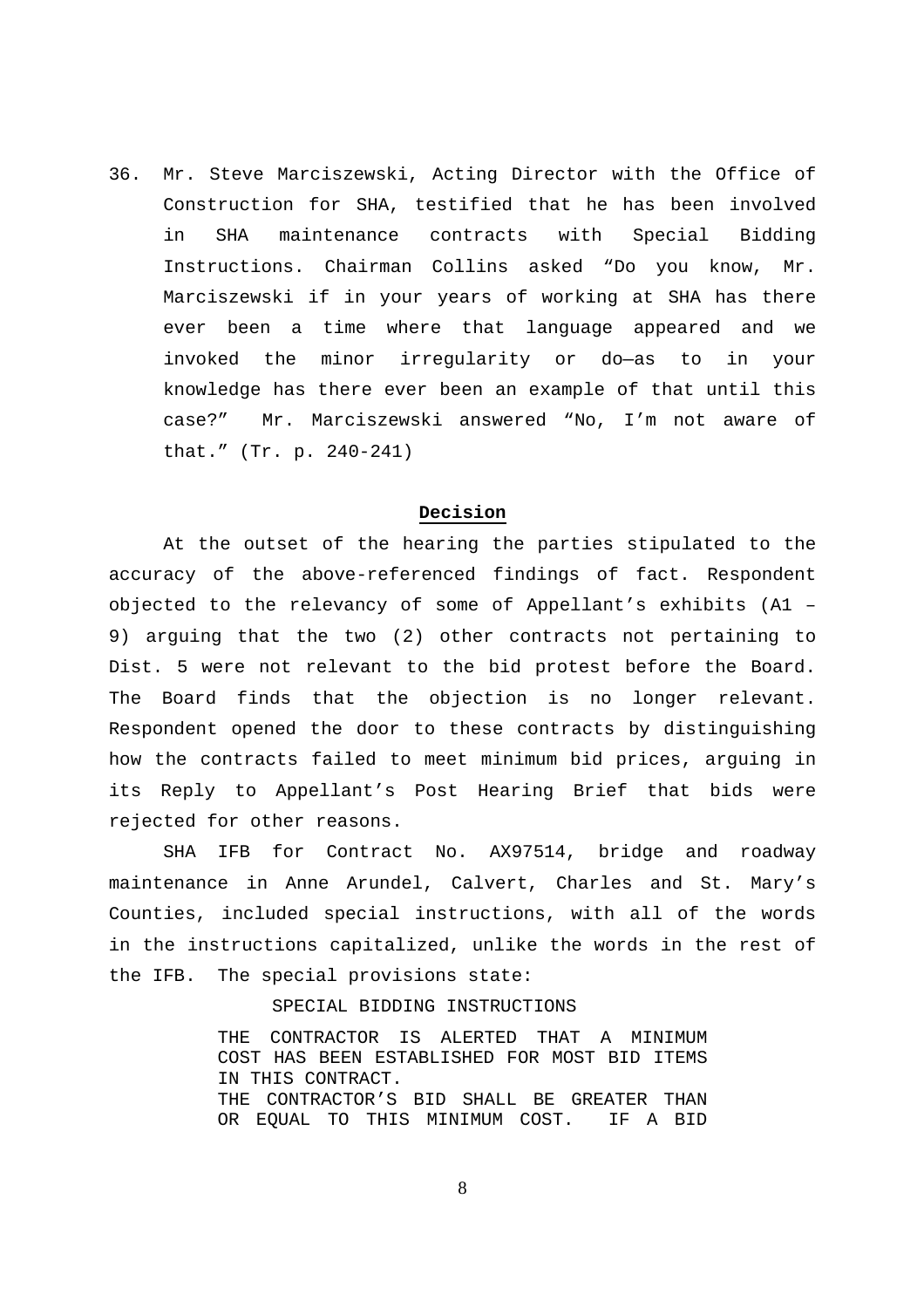PRICE IS BELOW THE MINIMUM COST ESTABLISHED FOR ANY ITEM, THE BID WILL BE CONSIDERED NON-RESPONSIVE AND THE CONTRACTOR'S BID WILL BE REJECTED. THE MINIMUM COST APPEARS BELOW APPLICABLE BID ITEMS IN THE SCHEDULE OF PRICES.

 SHA started using such Special Bidding Instructions in IFBs in 1996 to protect against unbalanced bidding (TR. p 90-91). The adherence to the language and terms of the IFB, and most specifically the Special Bidding Instructions, were to be followed, and according to the testimony of Mr. Mike Miller it was understood in the industry that these instructions were to be followed absolutely. The language is very clear, and the Special Bidding Instructions tell all bidders what is expected when bidding and what will happen to their bid if there is a deviation. When asked at the hearing if they had ever heard of a bid being found responsive that had failed to comply with a special bidding instruction, all four (4) witnesses said they had never seen that occur. Further, an employee of SHA in the pre-bid meeting specifically represented to bidders that failure to comply with these instructions would render the bid nonresponsive and the bid would be rejected.

 SHA's initial action upon the bid opening was to render Allied and Mercier's bids non-responsive, and because of going below the minimum price required by the IFB, the defect was deemed to be material. SHA sent a notice of apparent low bid to Appellant and then rescinded it when the procurement officer decided to ignore the language of its own IFB, even its own Special Bidding Instructions. Allied, Inc. did not comply with the Special Bidding Instructions because Allied bid under the minimum cost in the schedule of prices. Allied's bid was initially properly found to be non-responsive. Allied then filed a bid protest asking that its noncompliance be considered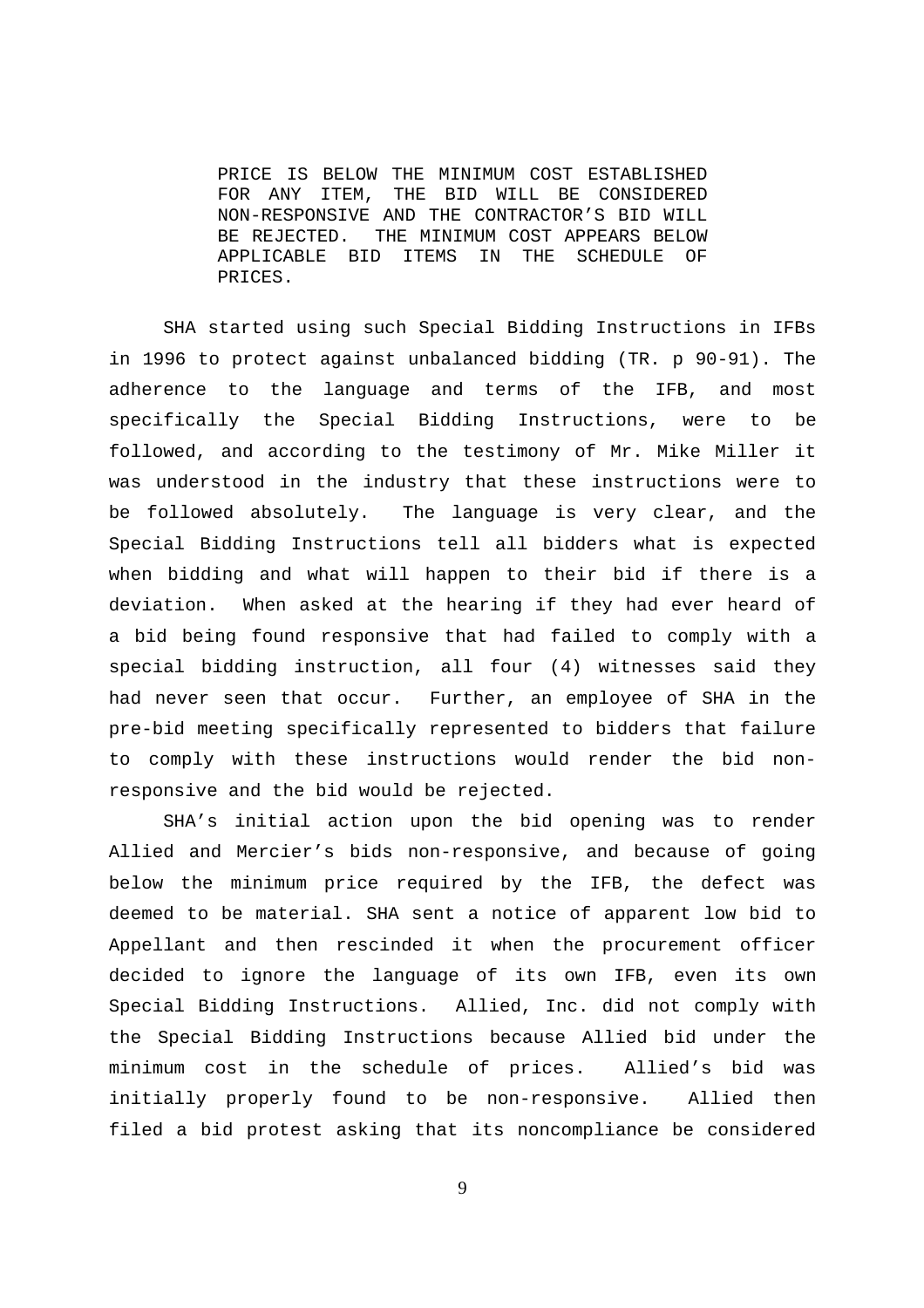a minor irregularity controlled by the provisions set forth in Code of Maryland Regulations (COMAR) 21.06.02.04. Weeks later, on December 13, 2010, the procurement office changed his mind and decided to deviate from the IFB Special Bidding Instructions by determining the failure to comply to be a minor irregularity.

 Appellant relied on SHA's contract administration practices over the years and pre-bid statements made by the SHA's Mr. Sansone. The language of the IFB is clear. The Instructions state, "IF A BID PRICE IS BELOW THE MINIMUM COST ESTABLISHED FOR ANY ITEM, THE BID WILL BE CONSIDERED NON-RESPONSIVE AND THE CONTRACTOR'S BID WILL BE REJECTED." That plain language tells all potential bidders what is expected when bidding and what will happen if there is a deviation. In this case Allied and Mercier deviated from line items by submitting less than the minimum price, which is a material deviation from the requirements of the IFB.

 SHA cannot just ignore the language of its own Special Bidding Instructions. "It is well settled, that responsiveness must be determined from the face of the bidding documents." Inner Harbor Paper Supply Company, MSBCA 1064, 1 MSBCA ¶24 (1982). The Board holds that, in light of the Special Bidding Instructions set for in the IFB, to decide after the bids were opened that a deviation was a minor irregularity is arbitrary to all the bidders of this IFB. "It is fundamental that an agency may not solicit quotations on one basis and then make award on another." See Honeywell, Inc., MSBCA 1317, 2 MSBCA ¶148, p.10 (1987), Park.Net, Inc., MSBCA 2123, 5 MSBCA ¶473 (1999).

 The Board stated in Group Health Association, MSBCA 1679, 4 MSBCA ¶310, p. 21 (1992) "Cases involving claims of minor irregularity typically include situations where bidders or offerors failed to sign bids, Apollo Paving Co., MSBCA 1092, 1 MICPEL, paragraph 29 (1982), failed to initial a bid correction,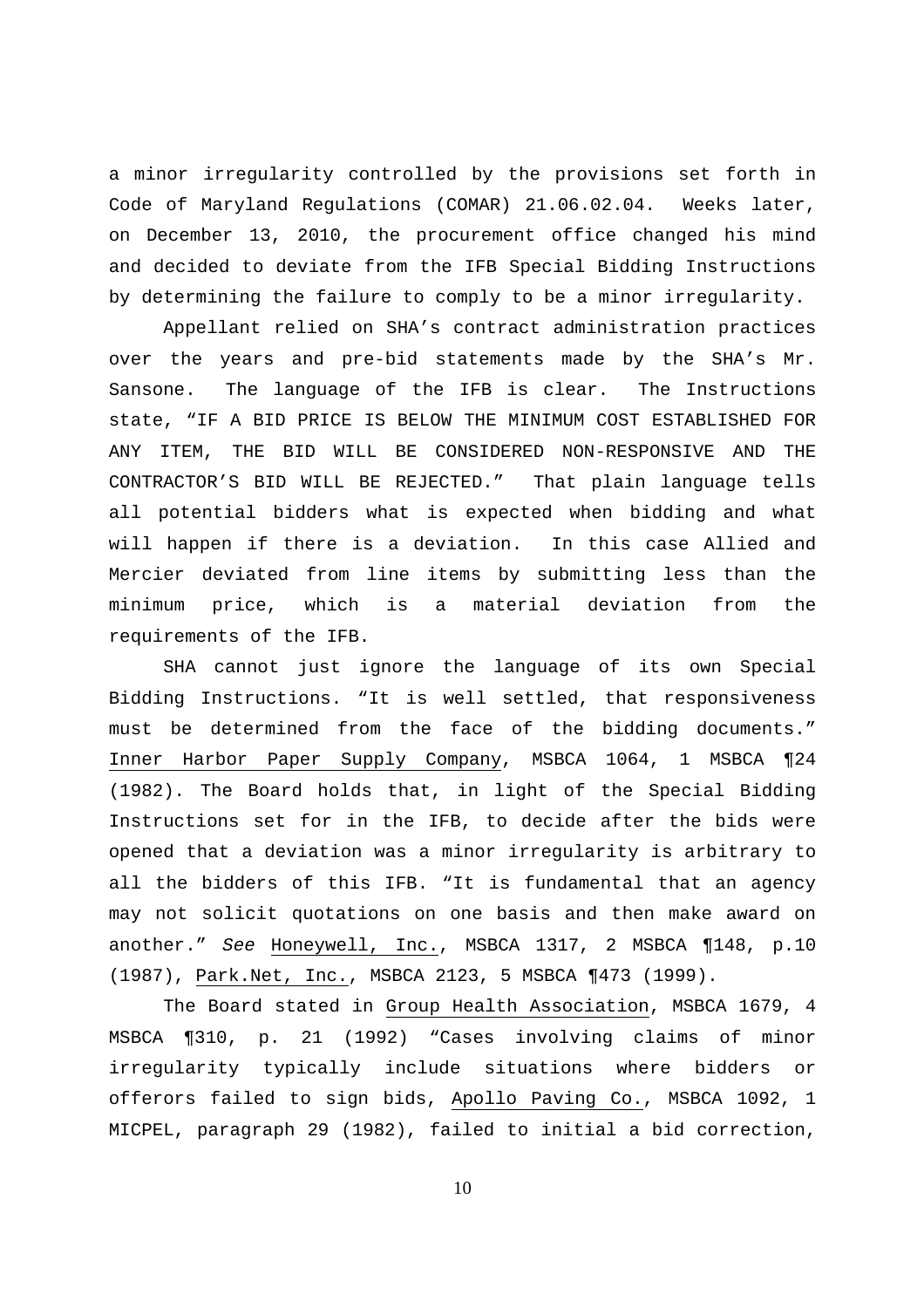Wolfe Brothers, Inc., MSBCA 1147, 1 MICPEL, paragraph 53 (1983); or failed to place a total bid amount in a blank provided on the last page of the bid sheets, Calvert General Contractors Corp., MSBCA 1314, 2 MICPEL, paragraph 140 (1986)." The Appellant, in Group Health, argued that the contract requirements were a "requisite formality", however, the Board rejected that argument stating, "Appellant did not fail to adhere to requisite formalities, but explicitly said it could not comply with the mandatory contract requirements."

 Further, this Board sustained a protest in Grady & Grady, Inc., MSBCA 1721, 44 MSBCA ¶324, p. 3 (1993), where the procurement officer attempted to waive as a minor irregularity the low bidder's failure to acknowledge an IFB addendum. The Board held, "The addendum was a material change and its acknowledgement mandatory to make Fick's bid responsive. Fick's failure under these facts to acknowledge Addendum No. 1 could not be waived by the procurement officer." See Oaklawn Development Corporation, MSBCA 1306, 2 MSBCA ¶138 (1986) p. 5, in which the Board opined, "Appellant failed to acknowledge a material amendment which cannot be waived in the guise of a minor irregularity."

 The requirements of the Special Bidding Instructions are material to the IFB to prevent unbalanced bidding as referenced in SHA's Standard Specifications at GP -  $2.17(b)(3)(b)$ . Strict compliance is vital to that goal. While a procurement officer has wide discretion, a procurement officer cannot waive a material requirement of the IFB. In Taylor-Forge Engineered Systems, Inc., 89-2 CPD 421 (1989), it was held "... that to the extent that a bidder offers a different f.o.b. term than is required by the IFB, the differing term is not a minor deviation, but in fact is a material deviation going to the substance of the bid. We find the MSFC properly refused to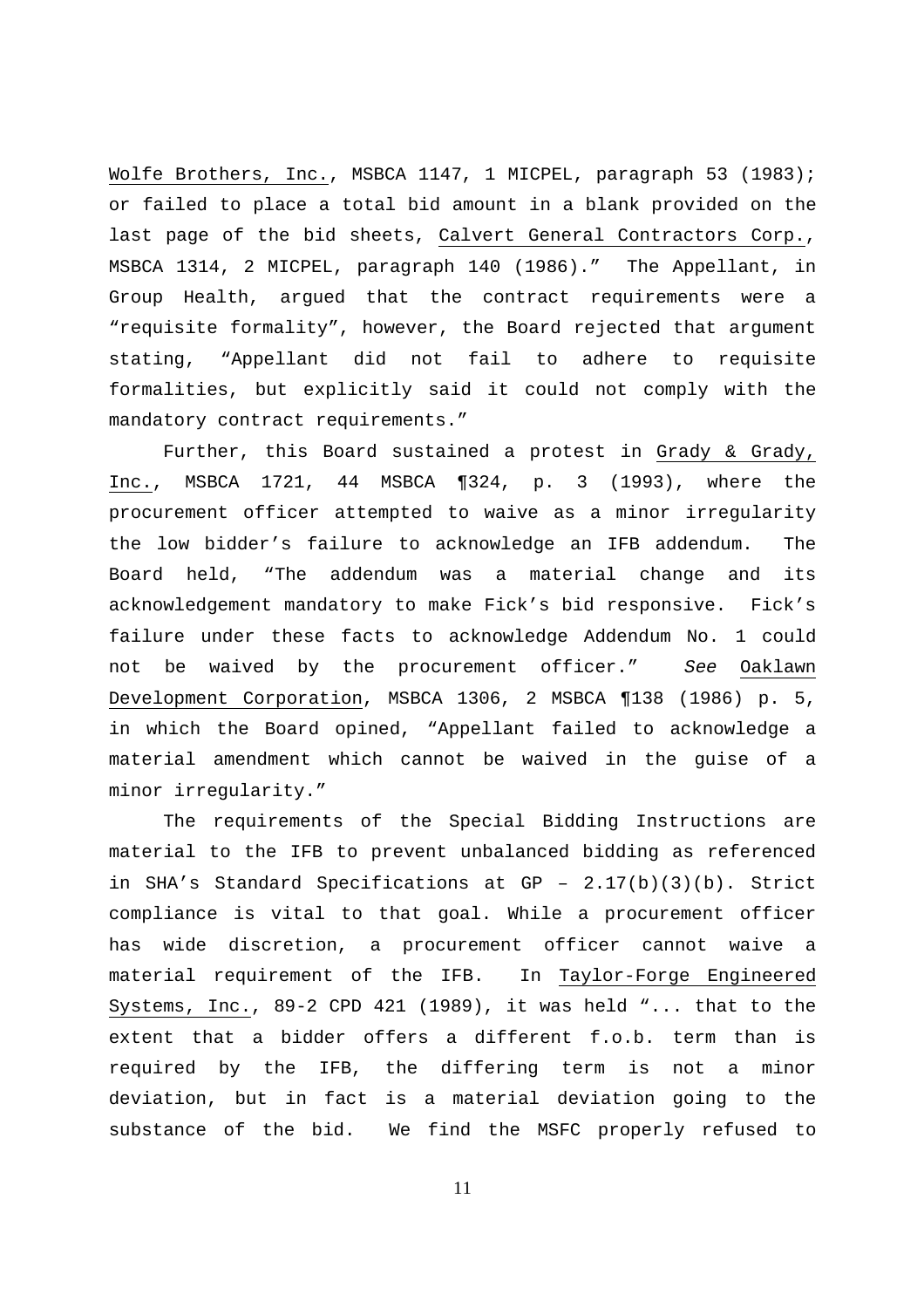waive this material deviation since such a waiver would be contrary to the competitive system by offering Taylor-Forge what would be, in effect a different contract than other bidders." Further, it was stated, "It is well-established, however, that a bid that is nonresponsive may not be corrected after bid opening to be made responsive, since the bidder would have the competitive advantage of choosing to accept or reject the contract by choosing to make its bid responsive or nonresponsive." As Ms. Kight testified to during the hearing in the instant appeal, "bidders need to be on equal footing." (Tr. p. 224)

 In this case, Allied was asking SHA to let it explain why it did not comply with the Special Bidding Instructions and requesting that its bid be allowed to be found responsive. All this was after the bids were opened. SHA changing its decision is arbitrary and unreasonable, especially in light of the testimony of four (4) sworn witnesses who stated that they had never seen this kind of action taken on a contract that had Special Bidding Instructions establishing minimum prices. One of the witnesses was an employee of SHA.

 "It has been the consistent position of this Office that the responsiveness of a bid, that is, the bidder's intention to comply with all IFB specification, must be determined from the face of the bid itself at the time of the bid opening." Transport Engineering Company, Inc., B- 185609, 1976, 76-2 CPD 10. Further, a bidder may not explain the meaning of its bid after opening as such action would serve to undermine the integrity of the bidding system and cause overall harm to the system of competitive bidding despite the immediate advantage gained by a lower price in the particular procurement." United McGill Corporation and Lieb - Jackson, Inc., B- 190418, 1978, 78-1 CPD 119.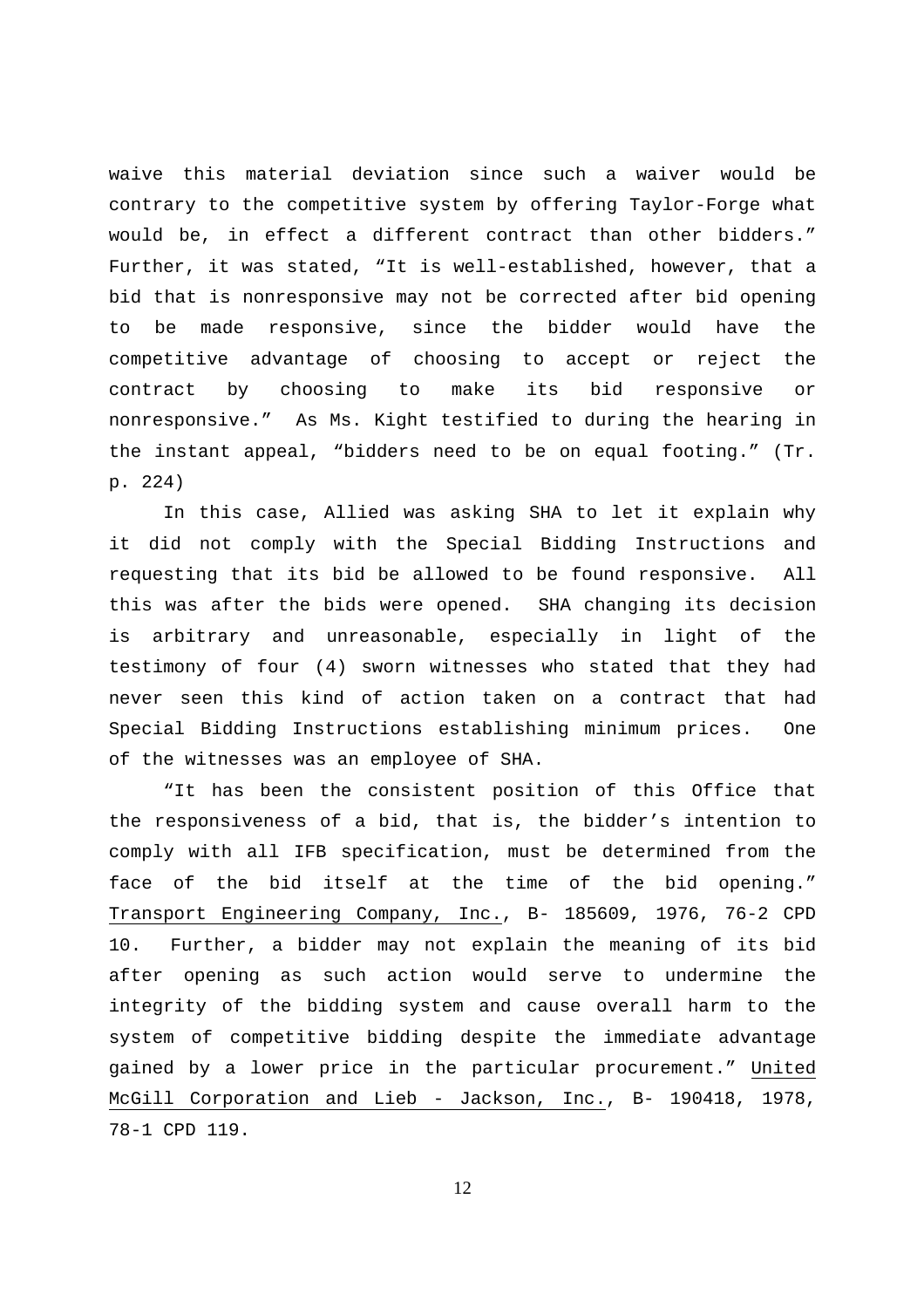Language needs to be enforced if SHA is going to include it in their IFB's. SHA is not required to use the language of the Special Bidding Instructions in its solicitations. SHA can draft IFBs any way it wants. The language of the provisions, if used, must mean something uniform for all bidders. SHA's action to deem Allied's non-conformance with the Special Bidding Instructions by failing to meet minimum unit prices as a minor irregularity is arbitrary, capricious and unreasonable. The Appellant's appeal is therefore sustained.

WHEREFORE, it is, by the Board, this \_\_\_\_\_ day of July, 2011, ORDERED that this appeal is SUSTAINED.

Dated: \_\_\_\_\_\_\_\_\_\_\_\_\_\_\_\_\_\_\_\_\_\_\_\_\_\_\_\_\_

Ann Marie Doory Board Member

I Concur:

Michael J. Collins Chairman

\_\_\_\_\_\_\_\_\_\_\_\_\_\_\_\_\_\_\_\_\_\_\_\_\_\_\_

\_\_\_\_\_\_\_\_\_\_\_\_\_\_\_\_\_\_\_\_\_\_\_\_\_\_\_

Dana Lee Dembrow Board Member